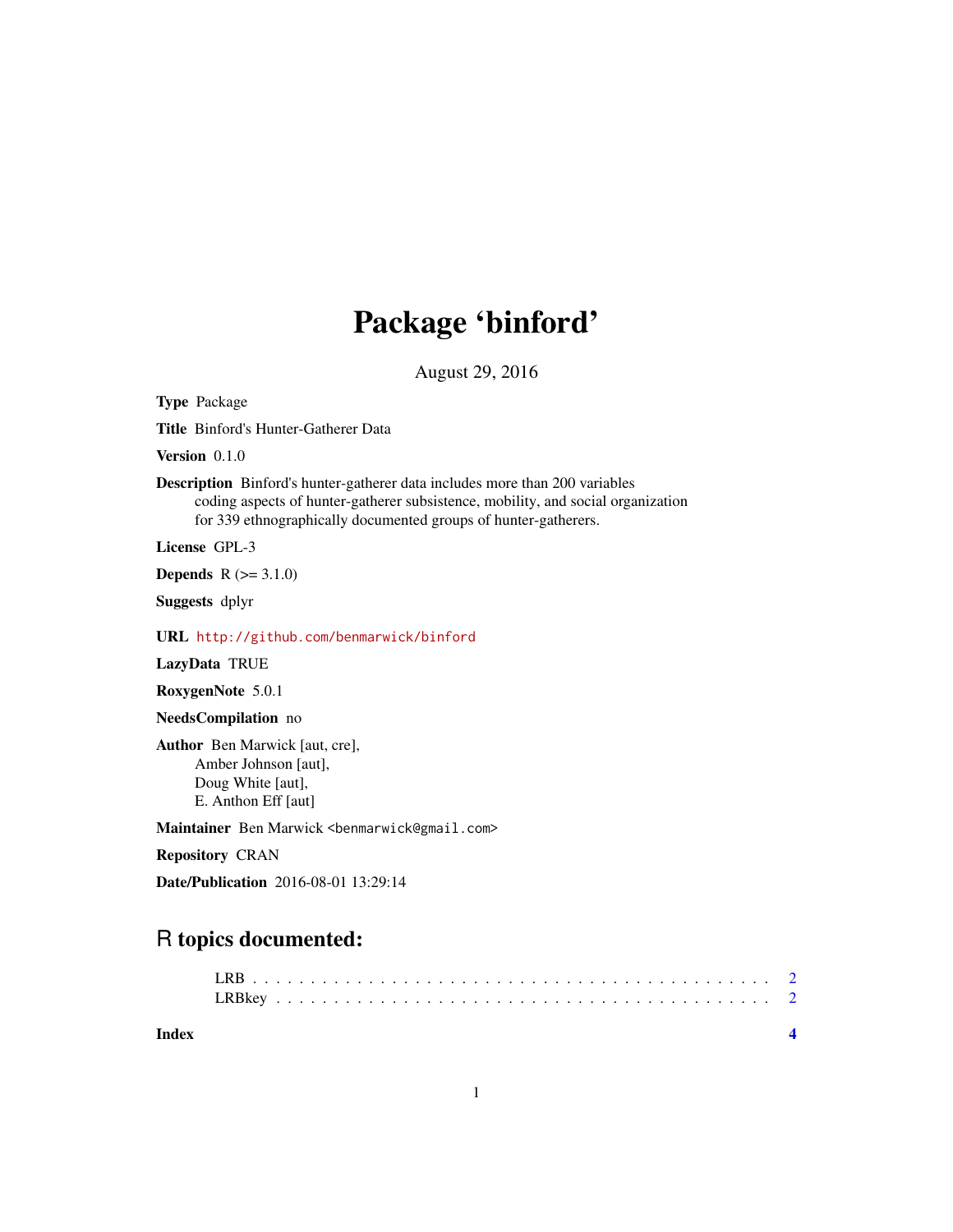#### Description

Datasets used to calculate Binford's environmental and hunter-gatherer frames of reference variables used in:

#### Usage

LRB

#### Format

An object of class tbl\_df (inherits from tbl, data.frame) with 339 rows and 507 columns.

#### Details

Binford, Lewis R. 2001. Constructing Frames of Reference: An Analytical Method for Archaeological Theory Building Using Ethnographic and Environmental Data Sets University of California Press, Berkeley

Key to variables in LBRkey.csv LRBcodebook.txt

Downloaded from the source url on 31 Jul 2016

#### Source

<http://ajohnson.sites.truman.edu/data-and-program/>

LRBkey *Key to Binford's data*

#### Description

Data frame describing the variables in the LRB data frame. Part of the datasets used to calculate Binford's environmental and hunter-gatherer frames of reference variables used in:

#### Usage

LRBkey

#### Format

An object of class tbl\_df (inherits from tbl, data.frame) with 506 rows and 16 columns.

<span id="page-1-0"></span>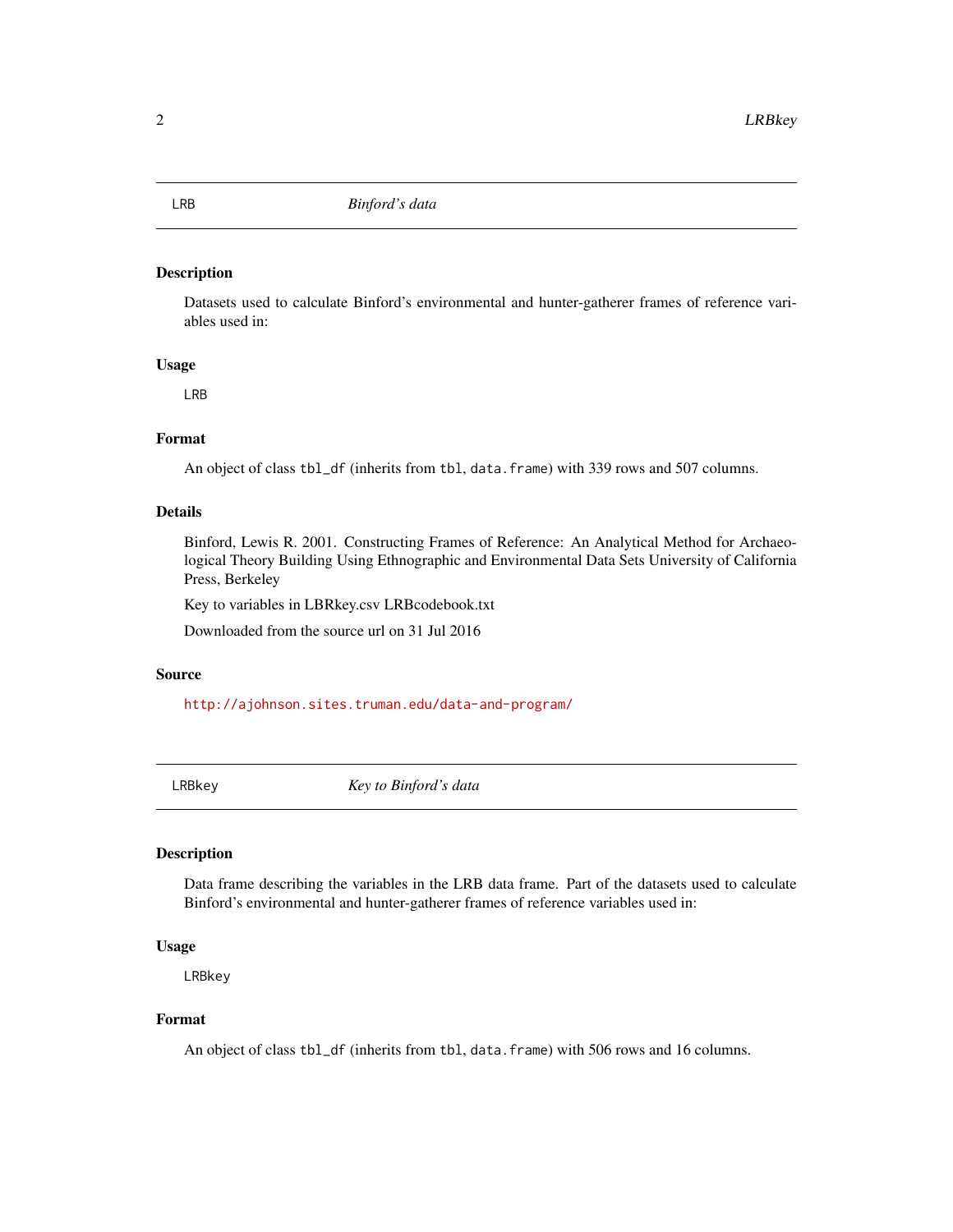#### LRBkey 3

#### Details

Binford, Lewis R. 2001. Constructing Frames of Reference: An Analytical Method for Archaeological Theory Building Using Ethnographic and Environmental Data Sets University of California Press, Berkeley

Downloaded from the source url on 31 Jul 2016

#### Source

<http://ajohnson.sites.truman.edu/data-and-program/>